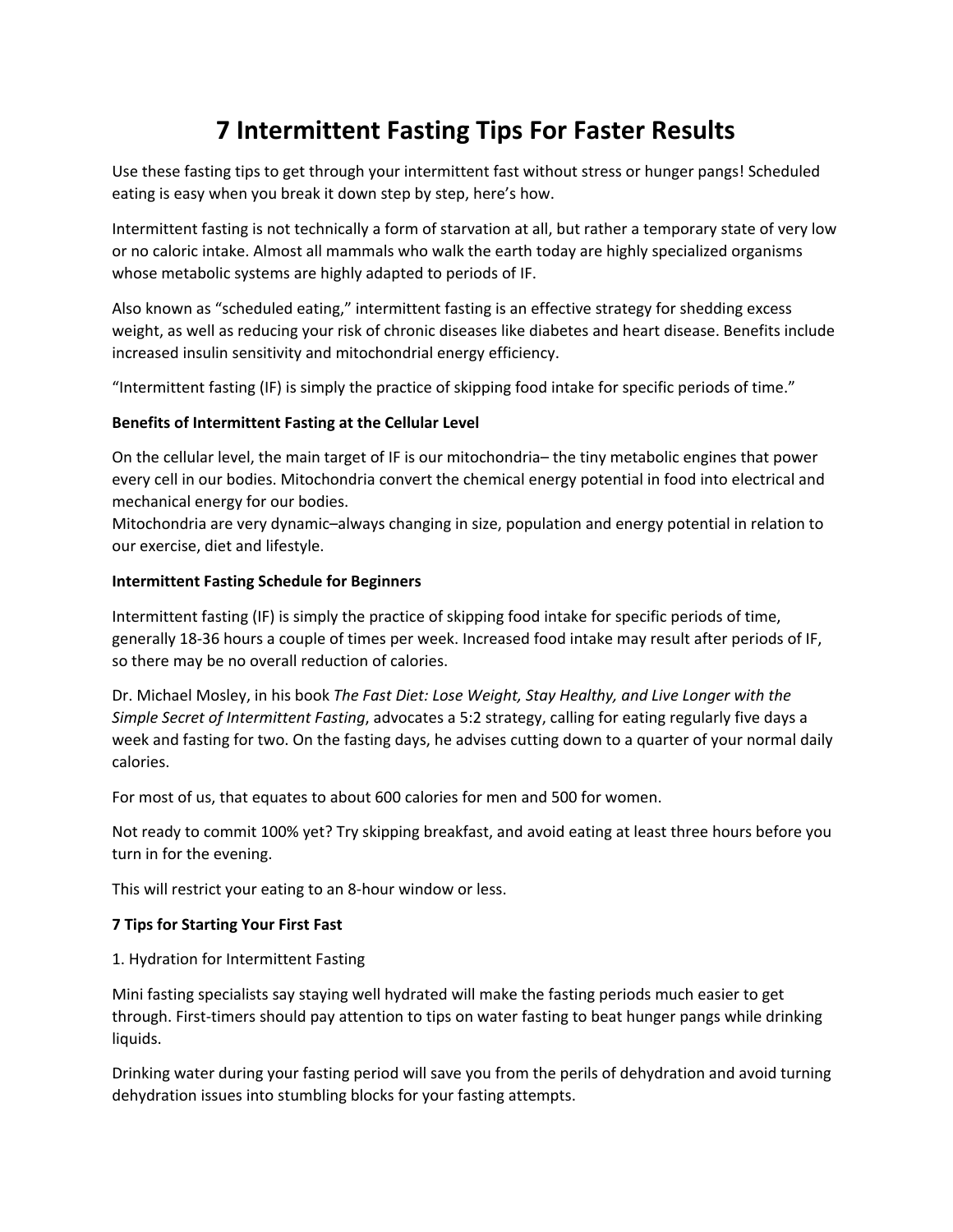#### 2. Sleeping Through the Night of 24H Fasting

Throw yourself a bone and aim to fast through the night. That way you are sleeping for at least eight of those hungry hours. After all, what better way to beat a difficult challenge than by sleeping through it? T

## 3. Rewire Your Thought Process

Experts urge first timers to think of fasting as taking a break from eating, not as a period of deprivation. And won't it be nice to stop worrying about what your next meal will be and when? Fasting is much more a mental game than it is just avoiding eating. One of the best fasting tips you will ever get is to think of your fasting period as a form of meditation, focusing on giving your body a break from food

# 4. Keeping Busy is One of the Best Tips on Fasting

Don't commit to a fast when you have nothing going on. Successful fasting doesn't work well when you are lounging on the sofa wondering what's in the fridge. Instead, hit the gym, meet a friend for a walk, or tackle that garage clean-up job you've been meaning to get to. Successful fasting doesn't happen when you have nothing to do because you will end up centering your attention on your hunger.

## 5. Check with your Health Practitioner

As with any big diet change, it's best to touch base with a trusted health care provider. You may have a medical condition that isn't conducive to intermittent fasting.

## 6. Start with a Short Fasting Schedule at First

You can start with a simple intermittent fasting 16/8 diet first instead of committing to 24 hour fasting periods. When we talk about a 16/8 intermittent fasting schedule, what we mean is eating for an 8-hour window per day and forgoing food for the next 16 hours.

You can also choose to go for a 5/2 fasting schedule which involves eating normally for five days of the week and fasting for the remaining two.

# 7. Avoid Gorging on Food for Better Intermittent Fasting Results

Yes, it is an achievement if you make it through your first week of intermittent fasting. It is easy to reward yourself and [de-stressing](https://juvenon.com/4-de-stressing-tips-youve-probably-never-heard-before/?utm_medium=jv&utm_source=link&utm_campaign=mini-fasting-for-maximum-results) by feasting after all the days of starvation/famine but it is better if you hold you pause before indulging.

Feasting after a fasting schedule can be bad for your fasting body and pave the way for fat to creep into your body. You can break your fasts by eating whole foods, shunning high [fructose](https://juvenon.com/healthy-foods-with-hidden-sugar/?utm_medium=jv&utm_source=link&utm_campaign=mini-fasting-for-maximum-results) foods, and eating less but more consistently throughout your non-fasting schedule.